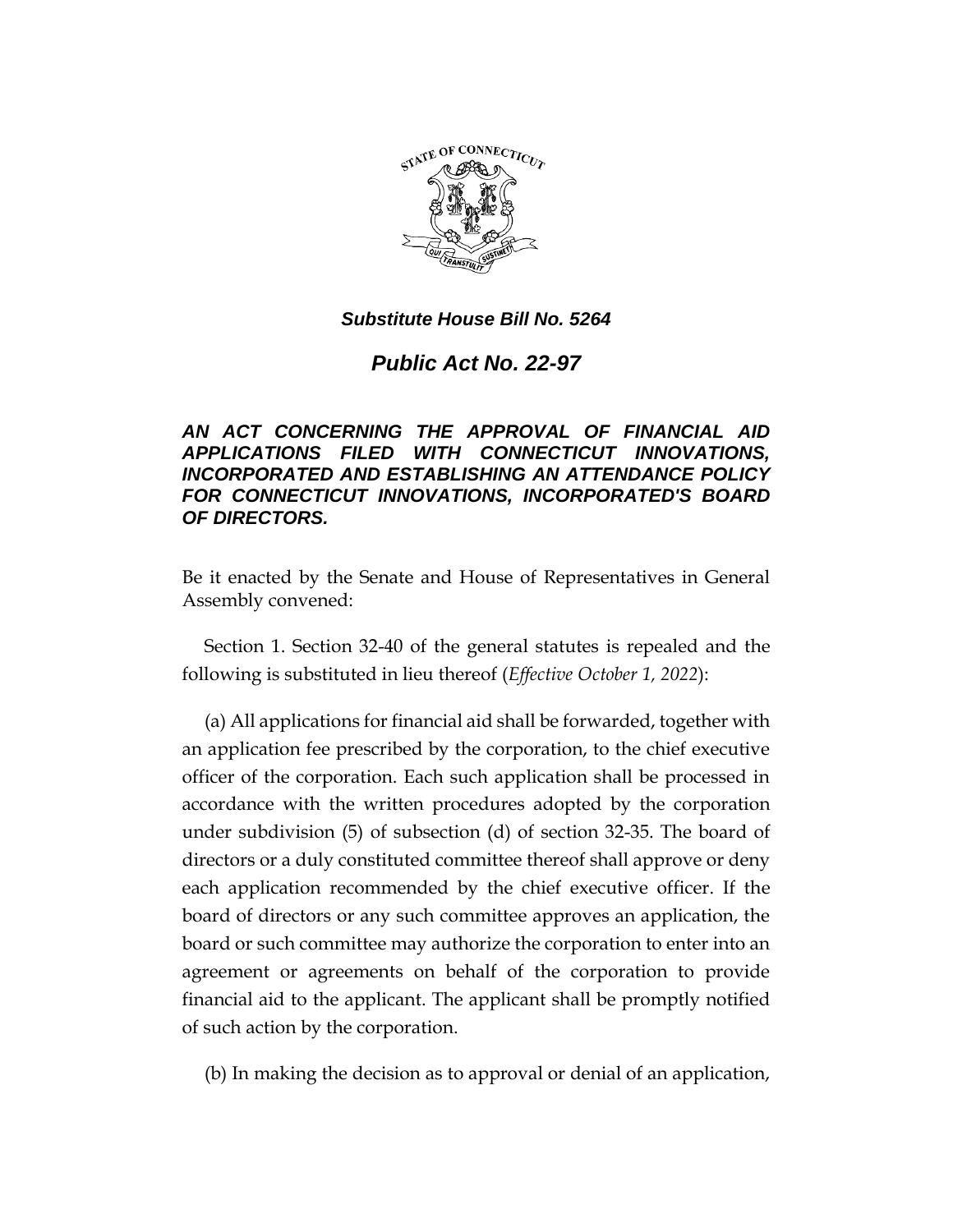the board or any committee of the board shall give priority to those applicants (1) whose businesses are defense-dependent, or are located in municipalities which the Commissioner of Economic and Community Development has declared have been severely impacted by prime defense contract cutbacks pursuant to section 32-56, and (2) whose proposed research and development activity, technology, product or invention is to be used to convert all or a portion of the applicant's business to non-defense-related industrial or commercial activity, or to create a new non-defense-related industrial or commercial business. For purposes of this section, a defense-dependent business is any business that derives over fifty per cent of its gross income, generated from operations within the state, from prime defense contracts or from subcontracts entered into in connection with prime defense contracts, a significant portion of whose facilities and equipment are designed specifically for defense production and cannot be converted to nondefense uses without substantial investment.

(c) All financial and credit information and all trade secrets contained in any application for financial aid submitted to the corporation or obtained by the corporation concerning any applicant, project, activity, technology, product or invention shall be exempt from the provisions of subsection (a) of section 1-210.

(d) Notwithstanding the provisions of subsections (a) and (b) of this section, the board of directors may delegate to staff of the corporation the authority to approve any application for financial aid filed pursuant to this section for not more than **[**one hundred fifty**]** five hundred thousand dollars, provided (1) such application is processed in accordance with the written procedures adopted by the corporation under subdivision (5) of subsection (d) of section 32-35, and (2) the sum of the financial aid requested in such application and the total amount of financial aid awarded to the applicant by the corporation during the preceding twelve-month period does not exceed **[**one hundred fifty**]** five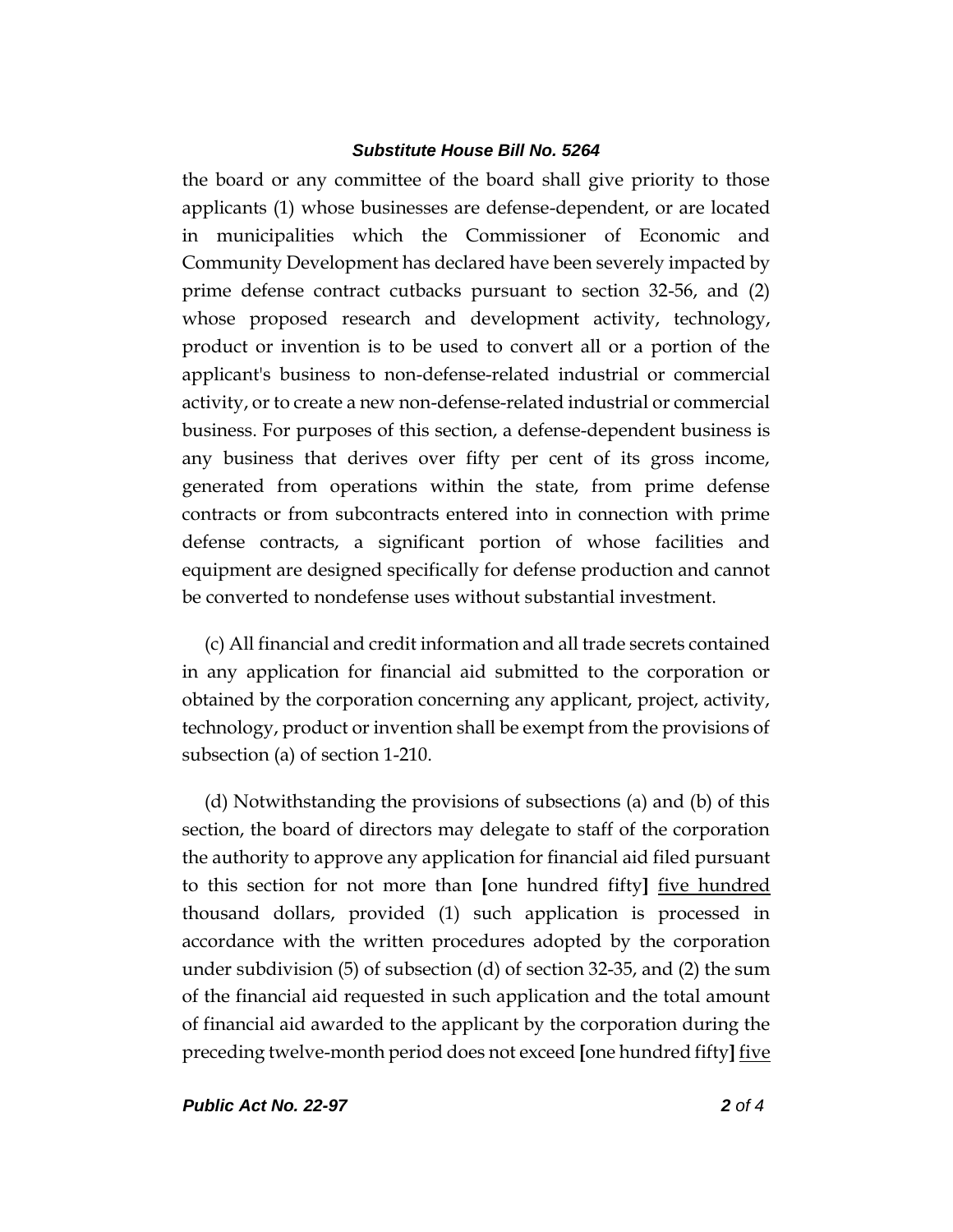hundred thousand dollars.

Sec. 2. Subsections (b) and (c) of section 32-35 of the general statutes are repealed and the following is substituted in lieu thereof (*Effective October 1, 2022*):

(b)  $(1)$  The corporation shall be governed by a board of seventeen directors. Nine members shall be appointed by the Governor, six of whom shall be knowledgeable, and have favorable reputations for skill, knowledge and experience, in the development of innovative start-up businesses, including, but not limited to, expertise in academic research, technology transfer and application, the development of technological invention and new enterprise development and three of whom shall be knowledgeable, and have favorable reputations for skill, knowledge and experience, in the field of financial lending or the development of commerce, trade and business. Four members shall be the Commissioner of Economic and Community Development, the president of the Connecticut State Colleges and Universities, the Treasurer and the Secretary of the Office of Policy and Management, who shall serve ex officio and shall have all of the powers and privileges of a member of the board of directors. Each ex-officio member may designate his deputy or any member of his staff to represent him at meetings of the corporation with full power to act and vote in his behalf. Four members shall be appointed as follows: One by the president pro tempore of the Senate, one by the minority leader of the Senate, one by the speaker of the House of Representatives and one by the minority leader of the House of Representatives. **[**Each member appointed by the Governor shall serve at the pleasure of the Governor but no longer than the term of office of the Governor or until the member's successor is appointed and qualified, whichever is longer. Each member appointed by a member of the General Assembly shall serve in accordance with the provisions of section 4-1a. A director shall be eligible for reappointment. The Governor shall fill any vacancy for the unexpired